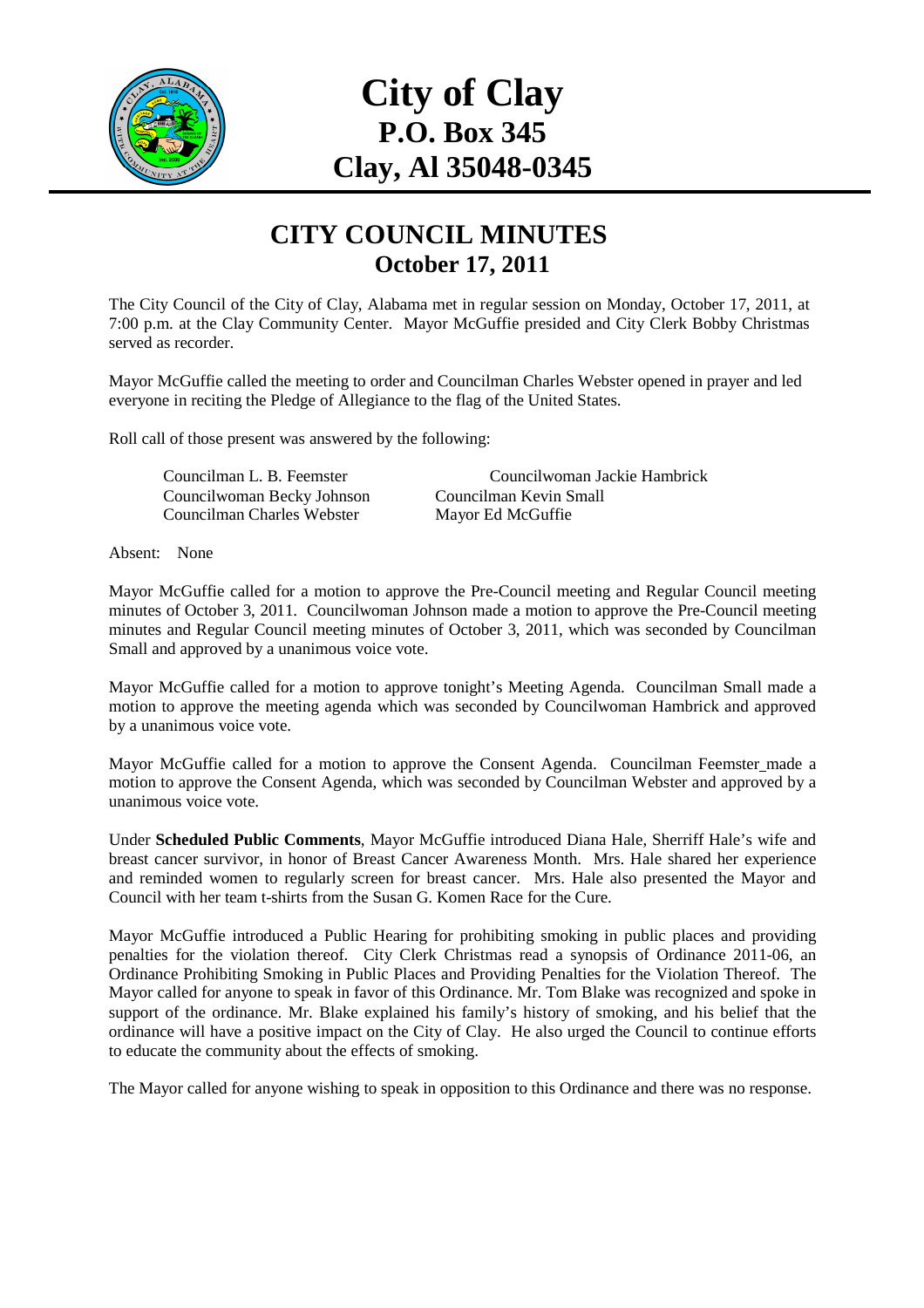

## **CITY OF CLAY CITY COUNCIL MINUTES**

**October 17, 2011** 

Under **Reports from Standing Committees** Councilman Feemster was recognized for a report from the **Public Safety Committee**. Councilman Feemster spoke of the opportunities for displays by the City of Clay and discussed the need for a professional display. Councilman Feemster made a motion for the city to buy a professional display, not to exceed \$2,000.00, which was seconded by Councilwoman Hambrick and approved by a unanimous voice vote. Councilman Feemster recognized Deputy Terry Scott who reported that October 16-22 was Teen Safe Driving Week. Deputy Scott urged teen drivers to slow down, turn down their radios, and not text while driving. Deputy Scott also encouraged parents to talk to their teens about safe driving habits.

Councilwoman Hambrick was recognized for a report from the **Committee on Community Development, Environmental, Historical, Library and Seniors**. She reported that the Adult Reading Club meeting would be held October 18, to discuss the book *Leaving Gee's Bend* and encouraged everyone to visit the Clay Library's website and facebook page. Councilwoman Hambrick also announced the Library's Craft Night and encouraged everyone to attend. She invited anyone interested in helping with the Veterans' Luncheon to a meeting at the Senior Center on October 18. She also reported on the Ware Cemetery stating that the fence was not ready to be erected but the city has done a great job cleaning up the area in preparation for the fence.

Under **Committee on Annexation, Business, Census, Planning & Zoning and Schools**, Councilwoman Johnson reported on the following: (1) The Chamber of Commerce luncheon would be held on October 18. (2) Conrad's Grill planned to open in 7-10 days. (3) Clay Chalkville High School won again Friday night. (4) Clay Elementary School was hosting a book fair October 24-28, and would also wear red on October 24 to observe Red Ribbon Week which promotes a drug free lifestyle.

Councilman Small was recognized for a report from the **Committee on Building Inspections, Sanitation, Streets and Utilities** and stated that he had nothing new to report.

**Councilman Webster was recognized for a report from the** Parks and Recreation Committee**.** He discussed the Concession Stand Agreement and made a motion for approval which was seconded by Councilman Feemster and approved by a unanimous voice vote. He also reported on the walking trails at Cosby Lake and stated that the bridges being built should be competed in a few weeks. Councilman Webster also encouraged attendance for the Community Singing on October 29.

Under Reading **of Petitions, Applications, Complaints, Appeals, Communications, etc.** Mayor McGuffie announced there was nothing to report.

Under the **City Clerk's Report**, City Clerk Bobby Christmas introduced a "War on Obesity" application packet for the Alabama League of Municipalities Quality of Life Award. He requested the City Council approve this packet as required by the Alabama League of Municipalities. Councilman Feemster made a motion to approve the application which was seconded by Councilwoman Johnson and approved by a unanimous voice vote.

City Clerk Bobby Christmas reported the account balances in the 4  $\&$  5 Cent Gasoline Fund = \$68,155.01; 7 Cent Gasoline Fund = \$83,237.20 AmFund Account = \$141,395.52; Capital Improvement Fund = \$454,016.21; Concession Stand = \$3,634.21; Contractors Bond = \$43,375.76; General Fund = \$299,812.10; Library Fund = \$7425.94; and Senior Citizens Fund = \$9,039.46.